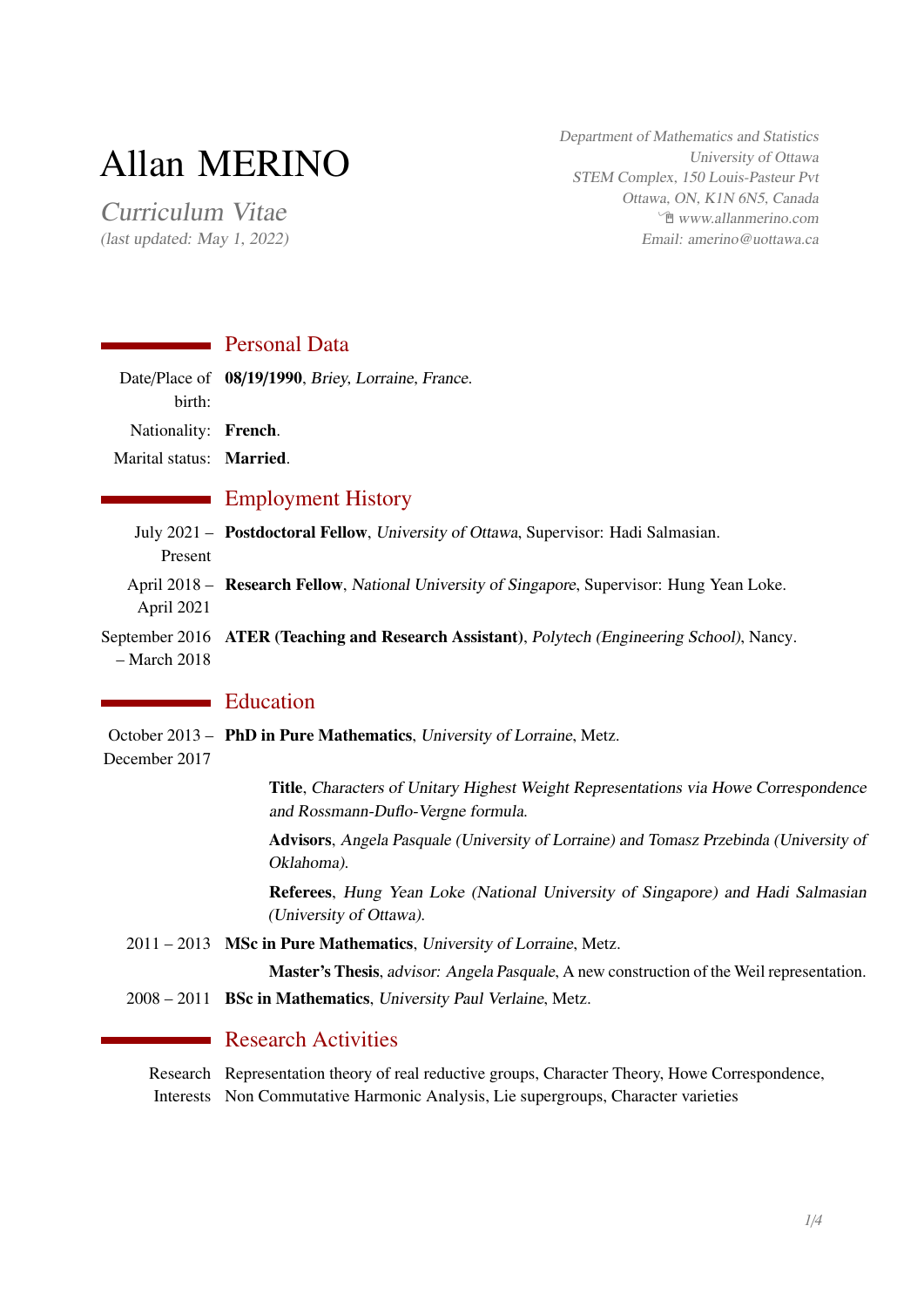## Publications • Characters of Unitary Highest Weight Representations via Howe Correspondence and Rossmann-Duflo-Vergne formula, PhD thesis.

- { Characters of some unitary highest weight representations via the theta correspondence, Journal of Functional Analysis, Volume 279, Issue 8, November 2020 .
- $\circ$  Transfer of characters in the theta correspondence with one compact member, **Journal** of Lie Theory, 2020, no. 4, 997-1026 .
- { Dual pairs in the Pin-group and duality for the corresponding spinorial representation, joint work with C. Guérin and G. Liu, Algebras and Representation Theory, Volume 24, Issue 6, December 2021 .
- $\circ$  Characters of irreducible unitary representations of  $U(n, n + 1)$  via double lifting from *U*(1), **Representation Theory** 26 (2022), 325-369.
- { Transfer of characters for discrete series representations of the unitary groups in the equal rank case via the Cauchy–Harish-Chandra integral, to appear in International Mathematics Research Notices.

Preprints • Dual pairs in an orthosymplectic Lie superalgebra, joint work with Hadi Salmasian.

# **Teaching Experience**

Winter 2022 University of Ottawa, MAT2525A, Undergraduate course, Introduction à l'analyse réelle.

Winter 2020 National University of Singapore, Advanced Graduate Course.

Sole lecturer - Character of quasi-simple representations

This course was aimed to graduate students. Its goal was to explain Harish-Chandra's character theory, some of the interesting well-known results on characters and suggest some open problems for the students to work on. I encouraged the students to give some talks throughout the semester. This was a 12 week class, two hours twice a week.

#### 2016- March Polytech Nancy (Engineering School).

- 2018 Teaching assistant for first and second year students, in Calculus (2 semesters), ODE & Fourier Analysis (2 semesters), Linear Algebra (2 semesters).
- 2014-2016 University of Lorraine (Metz).
	- Teaching assistant in a variety of courses:
	- { Exercise sessions in Statistics for first year students in Economy, second year engineering students and master students in Mathematics.
	- { Sole lecturer: Introduction to Latex for second year students in Mathematics.
	- { Oral Examinations for undergraduate students (Linear Algebra, Bilinear Algebra, Group Theory, Calculus, ODE, Probability, Differential Calculus, Complex Analysis, Measure Theory).
	- { Refresher course in Group and Ring theory and Probability for third year students (20 hours).

## **Seminar and Conference Talks**

- September 2014 Lie Superalgebras and their Representations, Graduate Student Seminar, University of Lorraine, France.
	- April 2015 Representations of the Symmetric Group and Schur Duality, Graduate Student Seminar, University of Lorraine, France.
- November 2015 Howe's Duality Theorem: a Proof in the Archimedian Case, Graduate Student Seminar, University of Lorraine, France.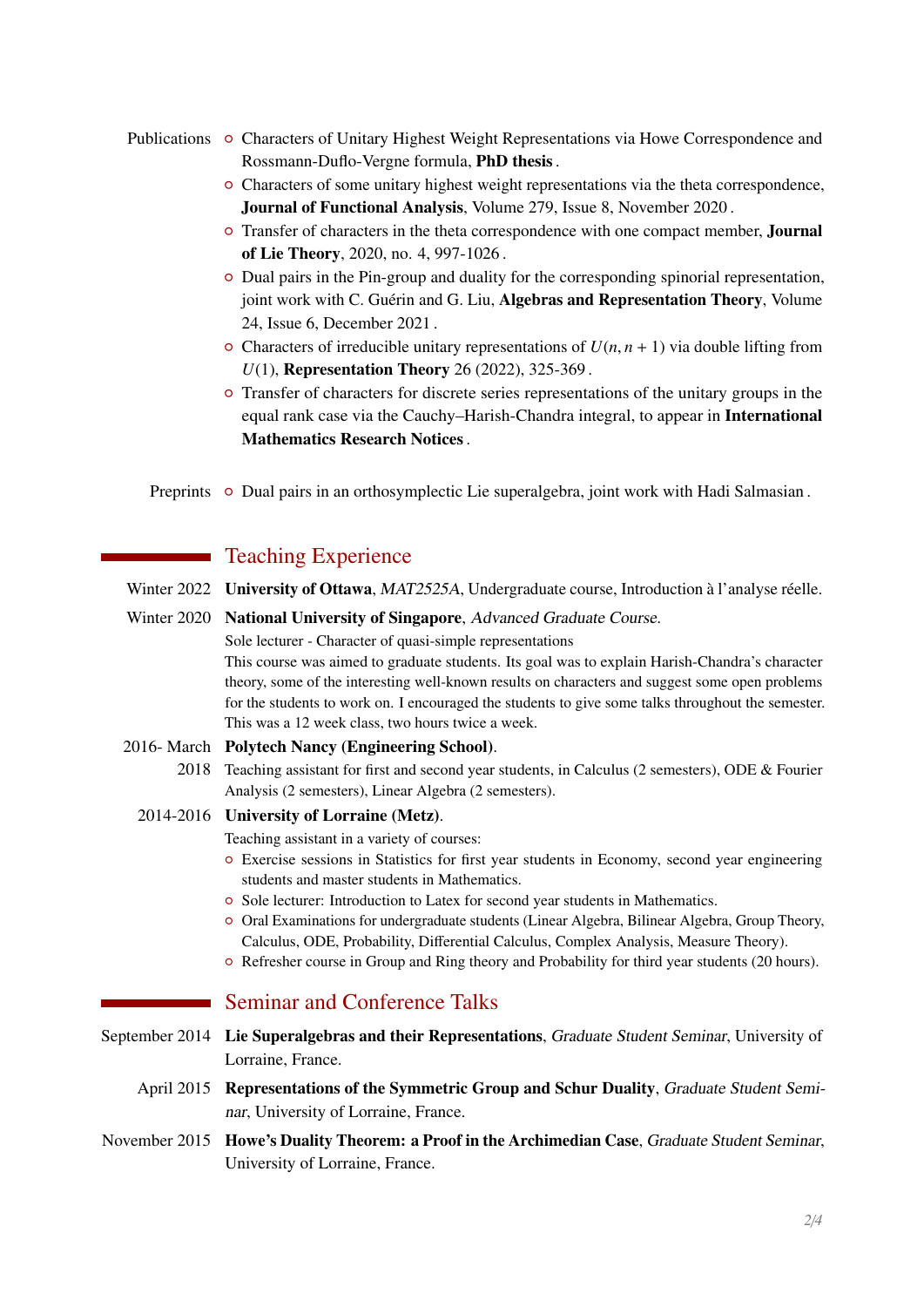- June 2016 Howe's Duality and Characters, Graduate Student Seminar, University of Strasbourg, France.
- November 2016 Nilpotent Gelfand Pairs, Graduate Student Seminar, University of Lorraine, France.
- November 2017 Characters of representations of non-compact reductive Lie groups via the theta correspondence, Workshop SL2R, University of Lorraine, Nancy. France
	- May 2018 Characters of representations of non-compact reductive Lie groups via the theta correspondence, Representation Theory & Number Theory seminar, National University of Singapore, Singapore.

August - Characters in the theta correspondence (4 parts), Representation theory & Number

- September 2018 theory seminar, National University of Singapore, Singapore.
- November 2018 Invariant Theory and Lie Supergroups (2 parts), Representation Theory & Number Theory seminar, National University of Singapore, Singapore.
	- May 2019 Duality for the Pin Representation, Colloquium, University of Oklahoma, USA.
	- October 2020 Transfer of characters for discrete series representations in the equal rank case via the Cauchy-Harish-Chandra integral, LieGA Seminar, Metz, France.
	- October 2020 Transfer of characters in the theta correspondence, Algebra seminar, Technion, Israel Institute of Technology, Israel.
- December 2020 Transfer of characters for discrete series representations in the equal rank case via the Cauchy-Harish-Chandra integral, Ottawa-Carleton joint Algebra seminar, Canada.
	- March 2021 Transfer of characters for discrete series representations in the equal rank case via the Cauchy-Harish-Chandra integral (2 parts), Representation Theory & Number Theory seminar, National University of Singapore, Singapore.
	- October 2021 Transfer of characters in the theta correspondence, Algebra & Geometry seminar, Queen's University, Ontario, Canada.
	- October 2021 Howe duality and characters (2 talks), Harmonic Analysis seminar , Louisiana State University, USA.
	- October 2021 Schur Duality, Pin Duality and Lie superalgebras, Ottawa-Carleton joint Algebra seminar, University of Ottawa, Ontario, Canada.
		- March 2022 Character Varieties of classical groups, Ottawa-Carleton joint Algebra seminar, University of Ottawa, Ontario, Canada.

## **Conferences Attended**

- March 2015 Analysis and geometry of resonances, CIRM, Marseille, France (invited).
- September 2016 Seminar Sophus Lie, Erlangen, Germany (invited).
	- January 2017 AMS-MMA Joint mathematics meetings, Atlanta, USA (invited).
		- June 2017 Representation theory as the crossroads of modern mathematics, In honor of Alexander Kirillov, Reims, France.
- December 2017 Fifth Tunisian-Japanese conference, Geometric and harmonic analysis on homogeneous spaces and applications, Mahdia, Tunisia.